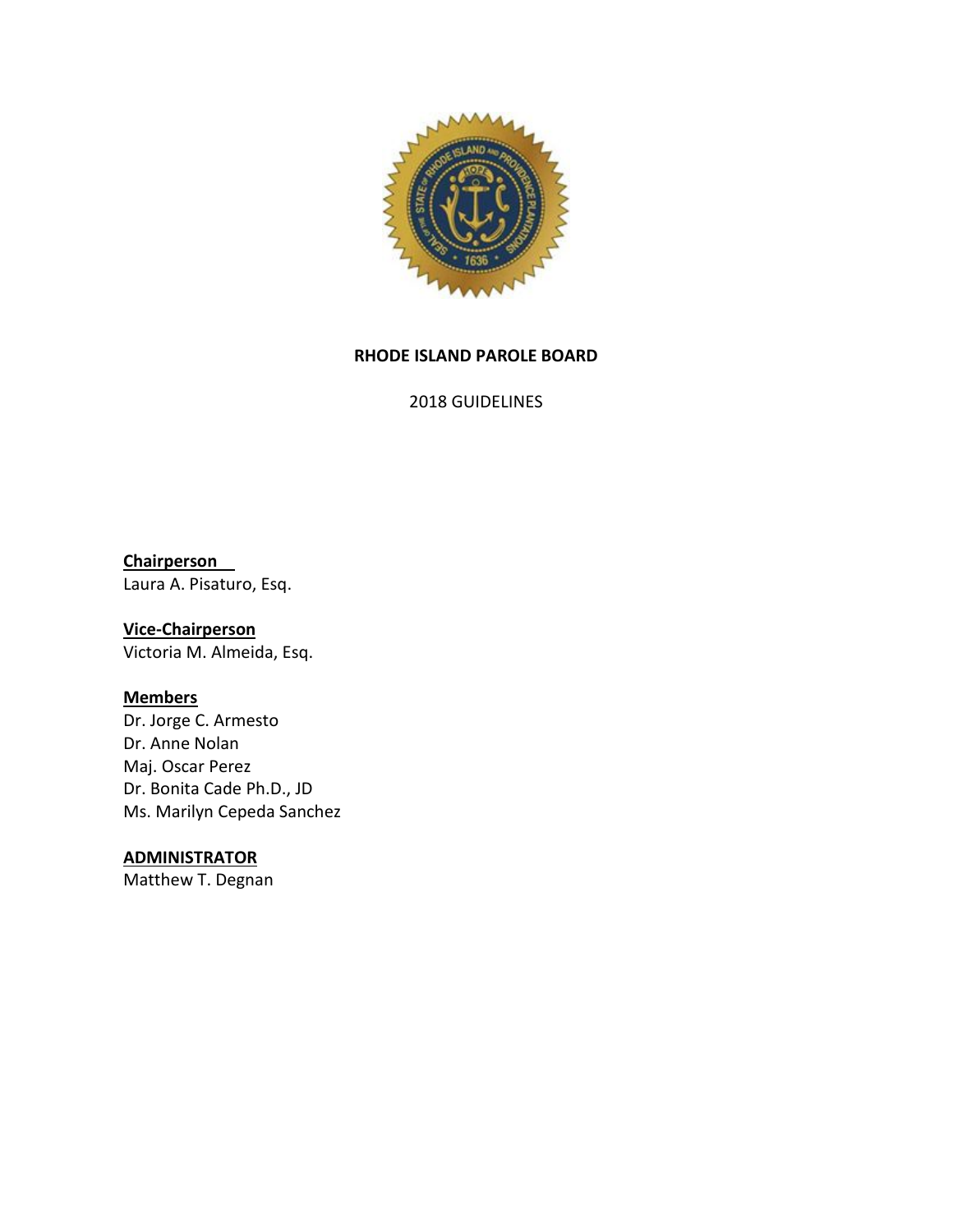| 1.1  |                                                                                                                                                                                            |
|------|--------------------------------------------------------------------------------------------------------------------------------------------------------------------------------------------|
| 1.2  |                                                                                                                                                                                            |
| 1.3  |                                                                                                                                                                                            |
| 1.4  |                                                                                                                                                                                            |
|      | A. Submission of Materials<br><b>B. Parole Plans</b><br>C. Waivers/Continuances<br>D. Reconsideration - Timing<br>E. Pending Charges                                                       |
| 1.5  |                                                                                                                                                                                            |
|      | A. Discipline<br><b>B. Risk Assessment</b><br>C. Aggravating Factors<br>D. Mitigating Factors<br>E. Sexual Offenses<br>F. Special Parole Considerations for Persons Convicted as Juveniles |
| 1.6  |                                                                                                                                                                                            |
| 1.7  |                                                                                                                                                                                            |
| 1.8  |                                                                                                                                                                                            |
| 1.9  |                                                                                                                                                                                            |
| 1.10 |                                                                                                                                                                                            |
| 1.11 | COMMUNITY SUPERVISION FOR CHILD MOLESTATION OFFENSES11-11                                                                                                                                  |
| 1.12 |                                                                                                                                                                                            |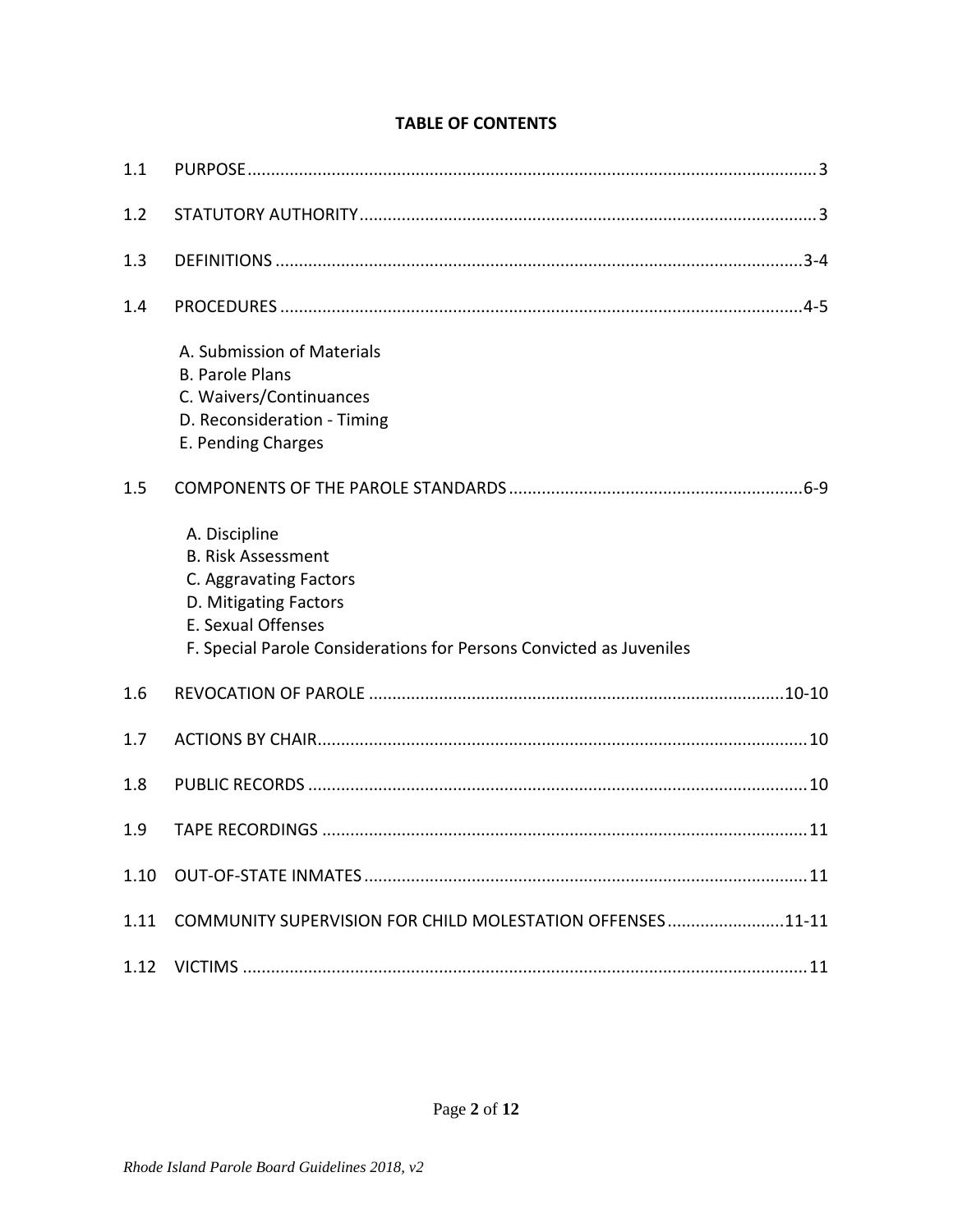## **Rhode Island Parole Board**

2018 Guidelines - Standards for Parole

#### <span id="page-2-0"></span>**1.1 PURPOSE**

- A. The mission of the Rhode Island Parole Board is to enhance public safety, contribute to the prudent use of public resources and consider the safe and successful re-entry of offenders through discretionary parole.
- B. The purpose of this document is to adopt standards to be used by the Board in evaluating individual applications for parole and to establish, within the range of parole eligibility set by statute, the portion of a sentence which should be served depending on the likelihood of recidivism as determined by a validated risk assessment and the Board's independent case analysis, and shall serve as guidelines for the Board in making individual parole determinations.
- C. The board shall consider the applicable standard before rendering a decision on a parole application, and may make a determination at variance with that standard only upon a finding that the determination is warranted by individualized factors, such as the character, criminal history, and attitudes of the applicant that bear on the likelihood to reoffend, the conduct of the applicant while incarcerated, including meaningful participation in a risk-reducing program and substantial compliance with the rules of the institution, and risk reducing behavior and the criteria set forth in R.I. Gen. Laws § 13-8-14.
- D. In each case where the Parole Board grants an application prior to the time set by the applicable standard or denies an application on or after the time set by that standard, the Board will set forth in writing the rationale for its determination.

## <span id="page-2-1"></span>**1.2 STATUTORY AUTHORITY**

These guidelines are promulgated pursuant to R.I. General Laws § 13-8-14.1.

#### <span id="page-2-2"></span>**1.3 DEFINITIONS**

As used herein:

1. "Department of Corrections", "RIDOC", or "DOC" means the Rhode Island Department of Corrections.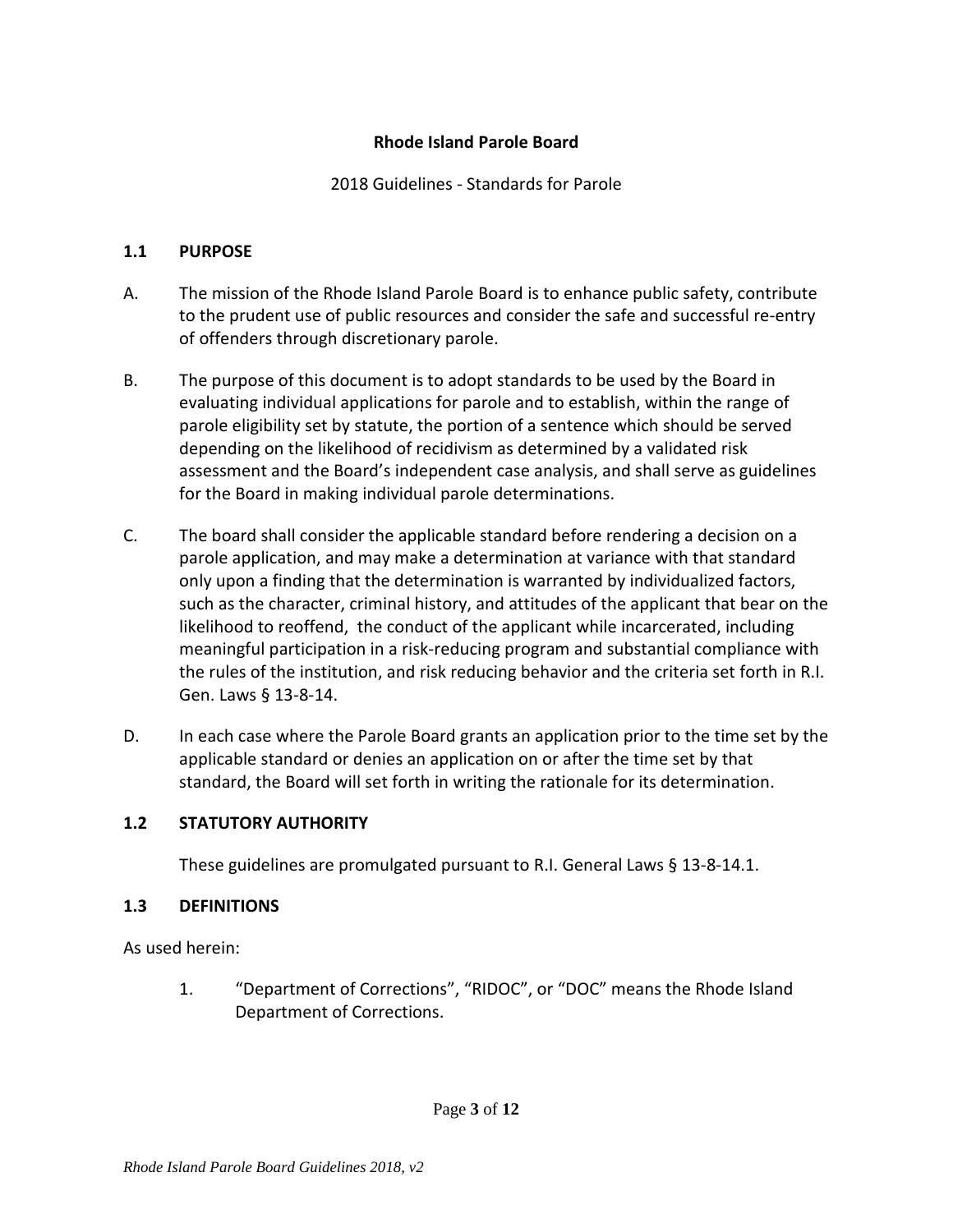- 2. "Dynamic factors" means factors that may change over time and which reflect characteristics the offender has demonstrated since being incarcerated such as age, education level, custody assignment, prior disciplinary conduct in the prior 24 months.
- 3. "LSI-R" means the Level Service Needs Inventory (Revised).
- 4. "Rhode Island Parole Board", "Parole Board", or "Board" means the Rhode Island Parole Board.
- 5. "Risk-reducing program" means a program that adheres to those elements that are shown in research to reduce recidivism.
- 6. "Security Risk Group" or "SRG", as identified and defined by the Department of Corrections, means a member of a Security Risk Group (SRG) because of the nature of the crime(s), associations, institutional records, notoriety, knowledge and/or backgrounds or an exceptionally high level of media attention.
- 7. "Static factors" means those factors that do not change over time such as criminal history, the sentenced/commitment offense, prior felony convictions, history of violent or assaultive convictions, status on probation or parole at the time of admission to the Adult Correctional Institutions.
- 8. "Street time" means the time between the release of the prisoner under the parole permit and the prisoner's return to the adult correctional institutions or the women's division of the adult correctional institutions under order of the Board.

# <span id="page-3-0"></span>**1.4 PROCEDURES**

- A. Submission of Materials Timing All submissions to the Parole Board by an inmate or on behalf of an inmate from a person or party outside of the Department of Corrections, including submissions by attorneys, must be in writing and must be received by the Parole Board Office prior to the first day of the month of the inmate's scheduled parole hearing. The Board will be under no obligation to consider any material not submitted within the timeframe under this section.
- B. All parole plans should include an updated job offer, which must be notarized, or on official company stationery; a residence letter, which shall contain the address and phone number of the residence with a brief statement by the occupant/ property owner indicating a willingness to have the parole candidate reside at that location; and, any or all, supportive letters and certificates of program completion.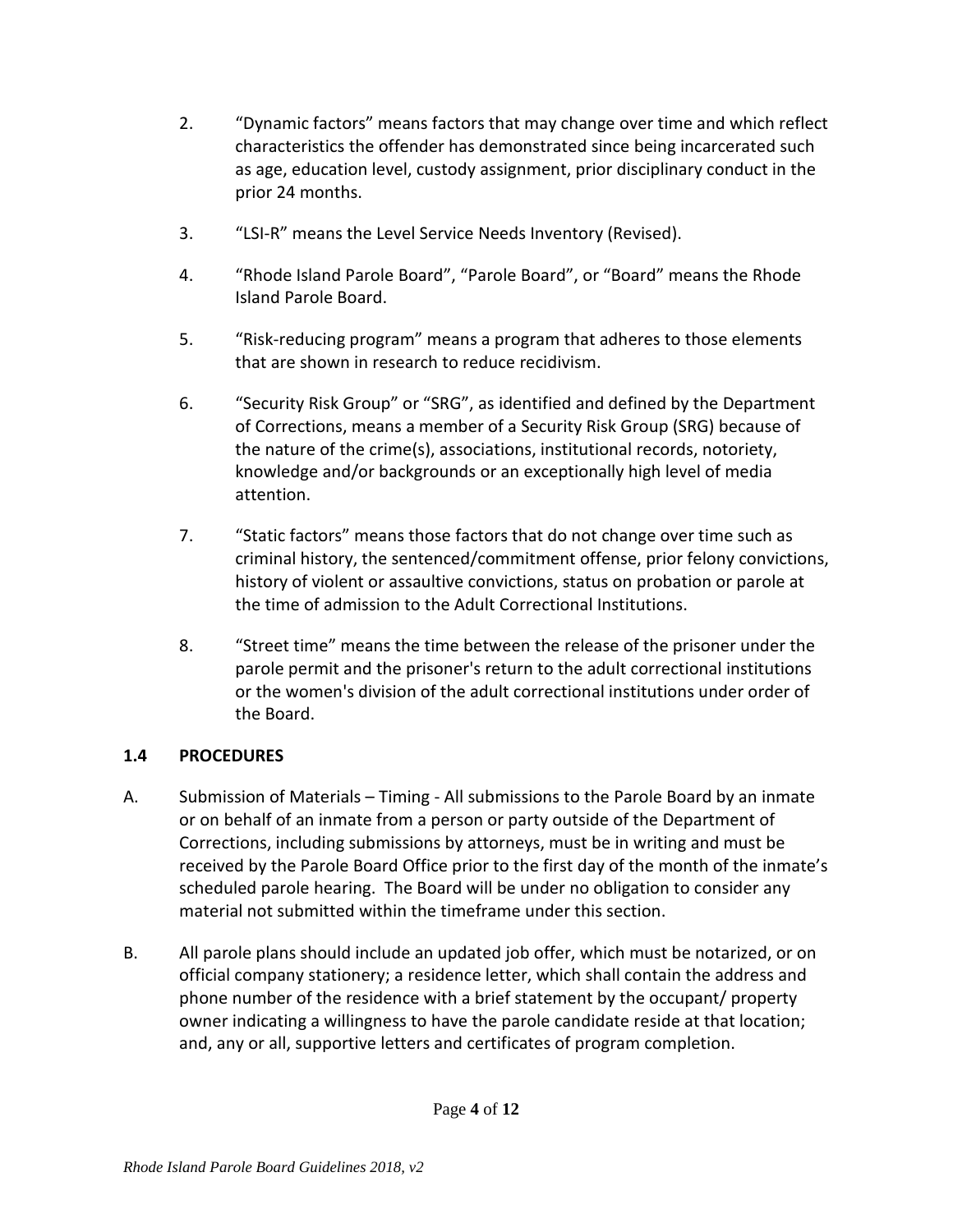## C. Waivers/Continuances

- 1. An inmate may continue or waive his/her right to be considered at an Initial Parole Hearing (i.e. the first parole hearing eligibility date as calculated by the Department of Corrections), and may also continue a scheduled Reconsideration Hearing, and must do so in writing, on a waiver form provided by the Department of Corrections. Reconsideration hearings are discretionary and set by the Parole Board and requests to continue such hearings will be subject to approval by the Board, which may adjust a continuance date based on scheduling needs.
- D. Reconsideration Timing
	- 1. If the Board votes to deny parole, the Board, in its discretion, may deny parole without further reconsideration or the Board may afford an inmate another opportunity, at a reasonable interval, to present evidence of changes in the factors previously used in the formation of the Board's decision. If a majority of the Board sitting as a subcommittee cannot agree on setting a reconsideration hearing or on denying parole without reconsideration, the vote shall default to reconsideration and the Chairperson shall be authorized to schedule a reconsideration hearing at an interval proportionate to the time remaining on the inmate's sentence. In cases where reconsideration is set, the interval time for reconsideration shall not exceed six (6) years.
	- 2. This provision on reconsideration hearings shall operate *prospectively* and not retroactively to any matter adjudicated by the Board prior to December 5, 2015.
	- 3. Notwithstanding the above, in all cases where the inmate was a youthful offender at the time of the offense for which s/he is serving, if the Board denies the inmate's initial application for parole, and if the Board in its discretion also votes to reconsider the inmate for parole release at a future date, then the timeframe for said reconsideration shall not exceed three (3) years. As used in this section, youthful offender is defined as a person who was twenty-one (21) years of age or younger at the time the offense was committed.
- E. Pending Charges Continuation

In order to protect an accused's right against self-incrimination and to allow the Parole Board to fairly consider all information concerning an inmate, the parole consideration hearing for any inmate who has a pending criminal charge(s) may be continued until disposition of the charge(s) is completed.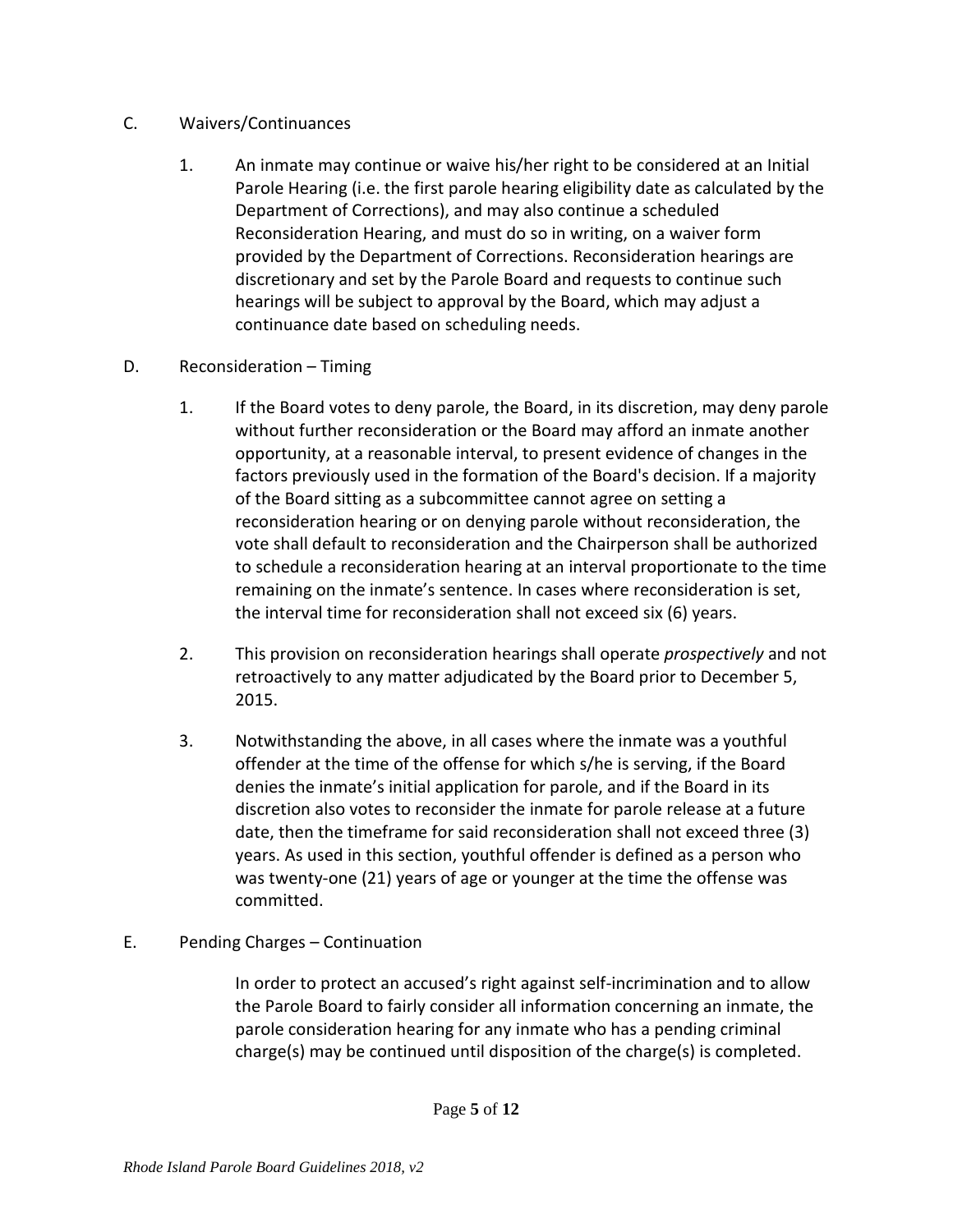## <span id="page-5-0"></span>**1.5 COMPONENTS OF THE PAROLE STANDARDS**

- A. Discipline Substantial observance of the rules of the institution.
	- 1. The Parole Board will view negatively any significant institutional disciplinary record and generally will not parole an inmate unless he or she has had no infractions in the prior six (6) months. The Board may, for any inmate who is in disciplinary confinement at the time of his or her scheduled parole consideration hearing, continue said hearing for a minimum of three (3) months following the inmate's scheduled release from disciplinary confinement.
- B. Risk Assessment
	- 1. The Rhode Island Parole Board has adopted an automated, validated risk assessment instrument as per R.I. Gen. Laws § 13-8-14.1(a). The risk assessment score is not presumptive to parole release or denial but is one factor considered by the Board.
	- 2. The risk assessment instrument takes into consideration static and dynamic factors. The following matrix, adopted by the Board in December 2016, balances the offense severity and risk assessed.
	- 3. The Parole Board will also refer to an inmate's LSI-R needs assessment, when available, to assist with condition setting or program referral.

| Offense<br>Severity | <b>Risk Level</b> |                  |                |  |
|---------------------|-------------------|------------------|----------------|--|
|                     | <b>High Risk</b>  | Moderate<br>Risk | Low Risk       |  |
| Highest             | 5                 | $\overline{4}$   | $\overline{4}$ |  |
| High                | 5                 | $\overline{4}$   | 3              |  |
| Moderate            | 4                 | 3                | $\overline{2}$ |  |

4. Parole Risk Assessment Matrix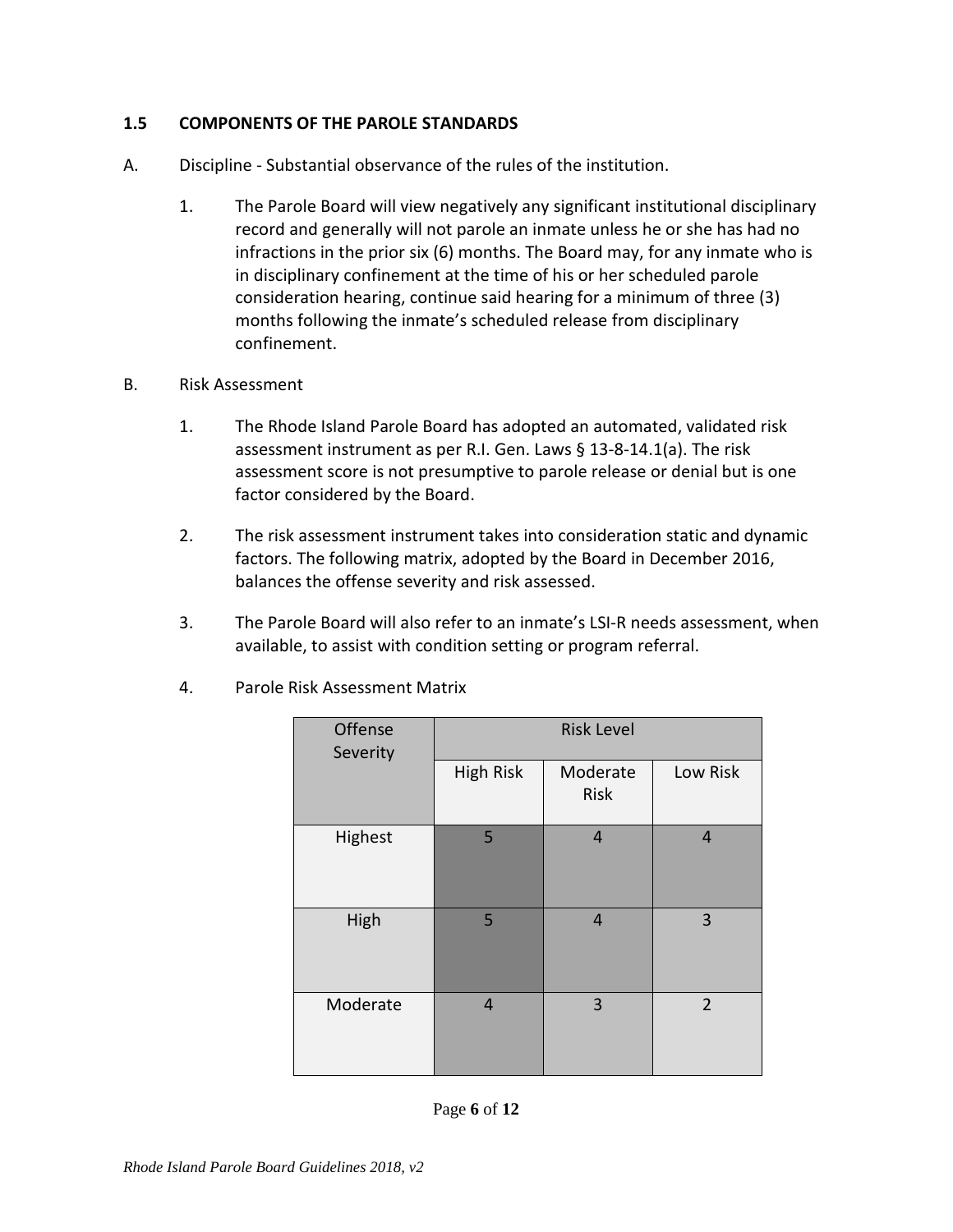| Low/Moderate |  |  |
|--------------|--|--|
| Low          |  |  |

- a. 1 Parole recommended.
- b. 2 Parole recommended at next hearing unless significant aggravating factors exist.
- c. 3 Parole recommended unless significant aggravating factors exist, provided appropriate parole plan in place. Require appropriate programming in community for moderate or high-risk cases (consider LSI-R scores).
- d. 4 Not recommended for parole unless significant mitigations factors present, absence of significant aggravating factors. If granted parole, appropriate programming in community for moderate and high-risk cases (consider LSI-R scores). Higher supervision in the community should be considered.
- e. 5 Not recommended for parole focus on risk reduction programming (consider LSI-R scores).
- C. Aggravating Factors

In addition to an offender's risk assessment score, the Parole Board may consider any other factor that detracts from serious parole release consideration, including but not limited to

- 1. Negative institutional conduct/behavior.
- 2. The failure to complete or early termination from required or recommended programming.
- 3. Failure or termination from in a Work Release Program.
- 4. Nature of the offense as it relates to the parole candidate's motivation for committing the offense, his/her role in the offense, level of violence used, the amount of loss and/or injury to the victim, and the degree of sophistication evidenced in the offense.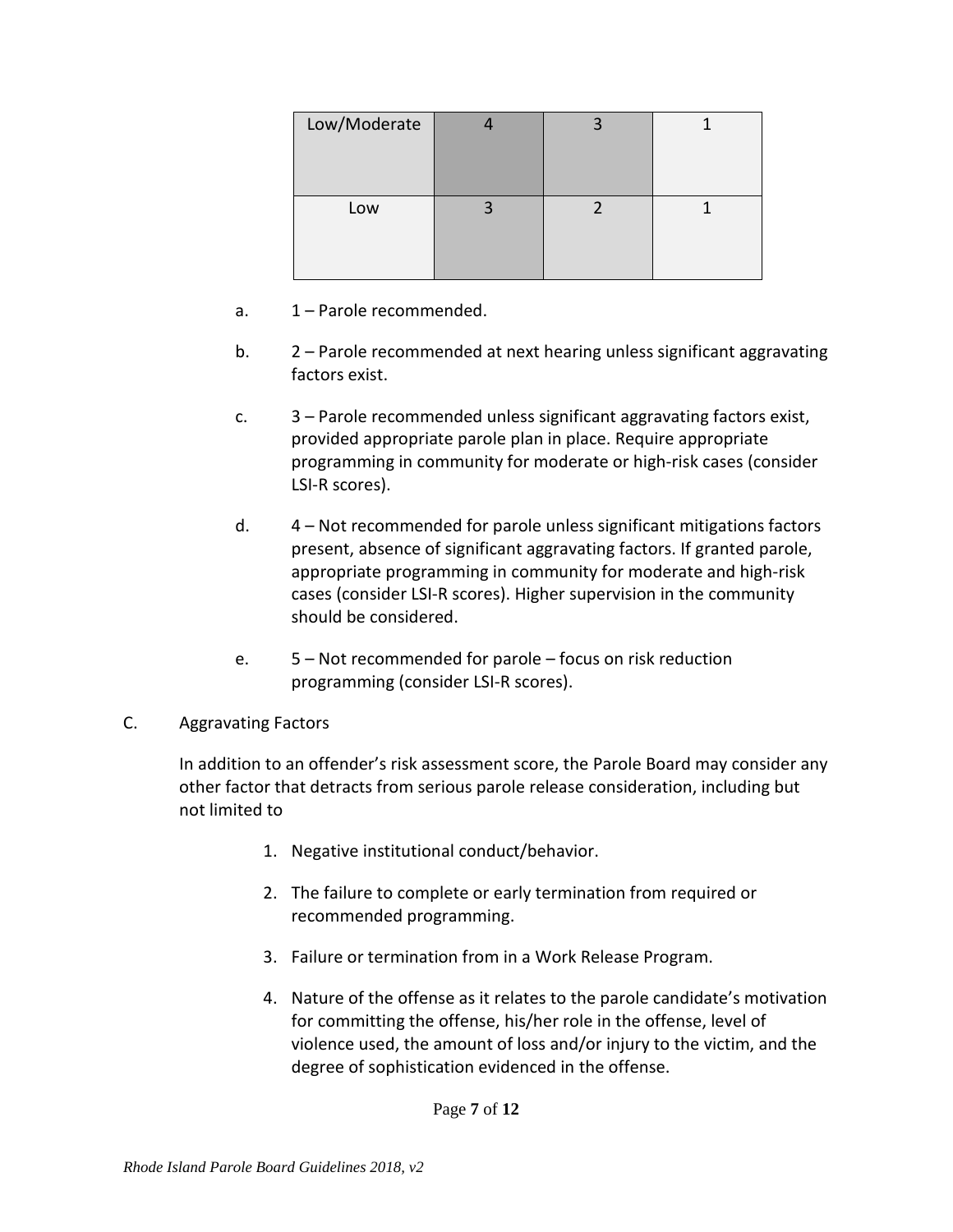- 5. Unfavorable re-entry preparation or plan.
- 6. Pattern of parole supervision failure.
- 7. Special concerns of the victim(s) or community.
- 8. Status in a Security Risk Group as it impacts the re-entry plan.
- 9. Escape
- 10. Sexual predatory activities

11. Any other factor determined by the Parole Board in its discretion that detracts from serious parole release consideration.

D. Mitigating Factors

In addition to an offender's risk assessment score, the Parole Board may consider any other factor that enhances serious parole release consideration, including but not limited to:

- 1. Appropriate participation and success in Work Release Program where available.
- 2. Completion of required or recommended programming.
- 3. Favorable and realistic re-entry plan.
- 4. Strong community support.
- 5. Within 12 months of Sentence Completion Date.
- 6. Any other factor determined by the Parole Board in its discretion that enhances serious parole release consideration
- E. Sexual Offenses
	- 1. An individual found guilty of a sexual offense will not generally be seriously considered for parole until he/she has successfully taken part in the Sex Offender Treatment Program (SOTP). In considering such cases, the Board may also consider the recommendation of the Sex Offender Treatment Program when evaluating an inmate for potential release on parole. The Board should also consider, when available, the inmate's risk for sexual recidivism level as assessed and assigned by the Rhode Island Sex Offender Board of Review (RI SOBR).

Page **8** of **12**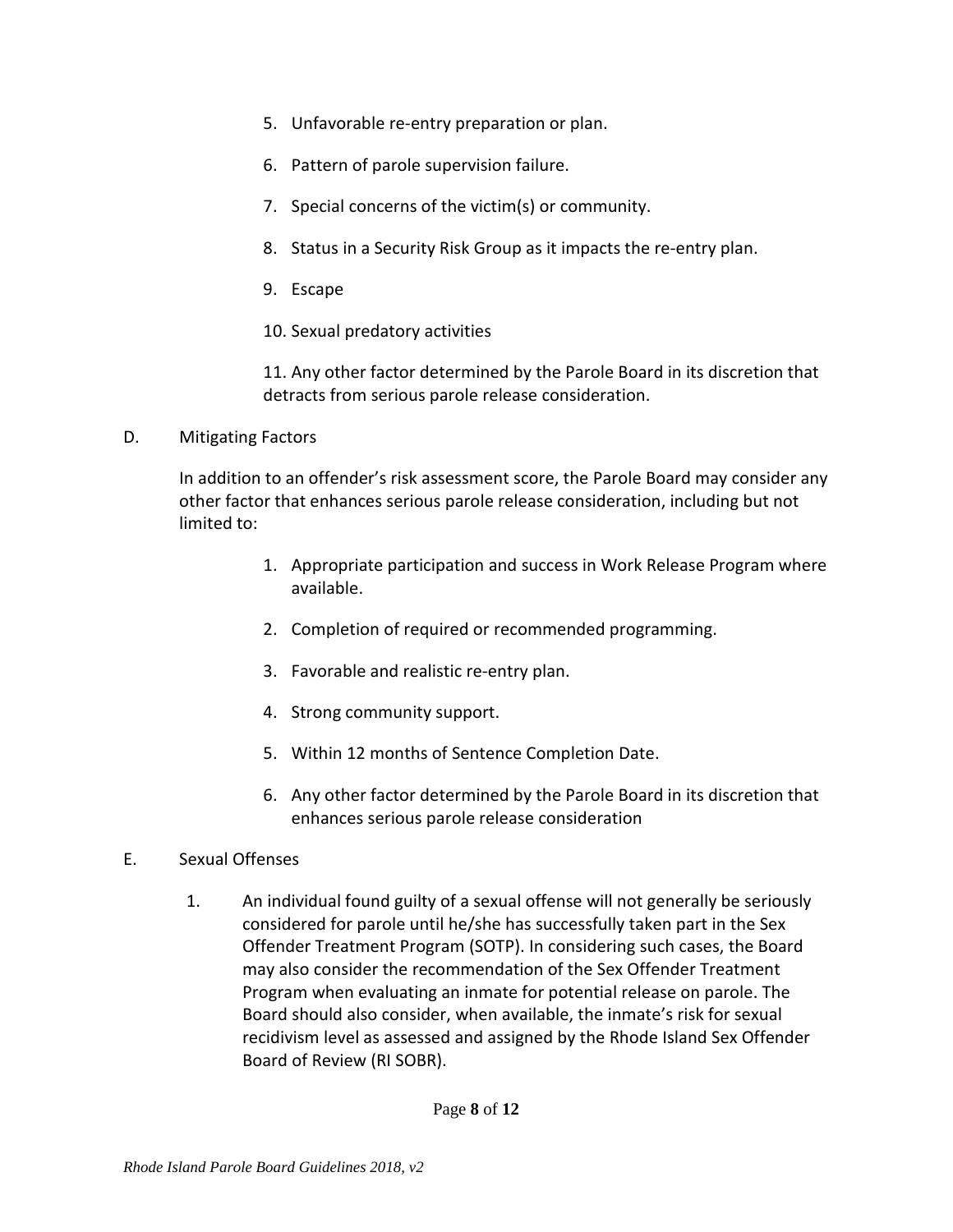- 2. All offenders sentenced to the crime of child molestation shall be required to cooperate with the parole board psychiatrist/psychologist who may be asked to complete a comprehensive psychiatric/ psychological examination to determine if the offender is at high risk to reoffend. The Board may consider recommended conditions for release and post-release counseling as per this or other evaluations.
- F. Special Parole Considerations for Persons Convicted as Juveniles
	- 1. When a person who is serving a sentence imposed as the result of an offense or offenses committed when he or she was less than eighteen years of age becomes eligible for parole pursuant to applicable provisions of law, the Parole Board shall ensure that the procedures governing its consideration of the person's application for parole make certain that he or she is provided a meaningful opportunity to obtain release and shall adopt rules and guidelines to do so that are consistent with existing case law.
	- 2. During a parole hearing involving a person described in subsection (1) of this section, in addition to other factors required by law or under these Guidelines to be considered by the Parole Board, the Board shall also take into consideration the diminished culpability of juveniles as compared to that of adults, the hallmark features of youth and any subsequent growth and increased maturity of the prisoner during incarceration. The board shall also consider the following:
		- a. A review of educational and court documents;
		- b. Participation in available rehabilitative and educational programs while in prison;
		- c. Age at the time of the offense;
		- d. Immaturity at the time of the offense;
		- e. Home and community environment at the time of the offense;
		- f. Efforts made toward rehabilitation;
		- g. Evidence of remorse; and
		- h. Any other factors or circumstances the Board considers relevant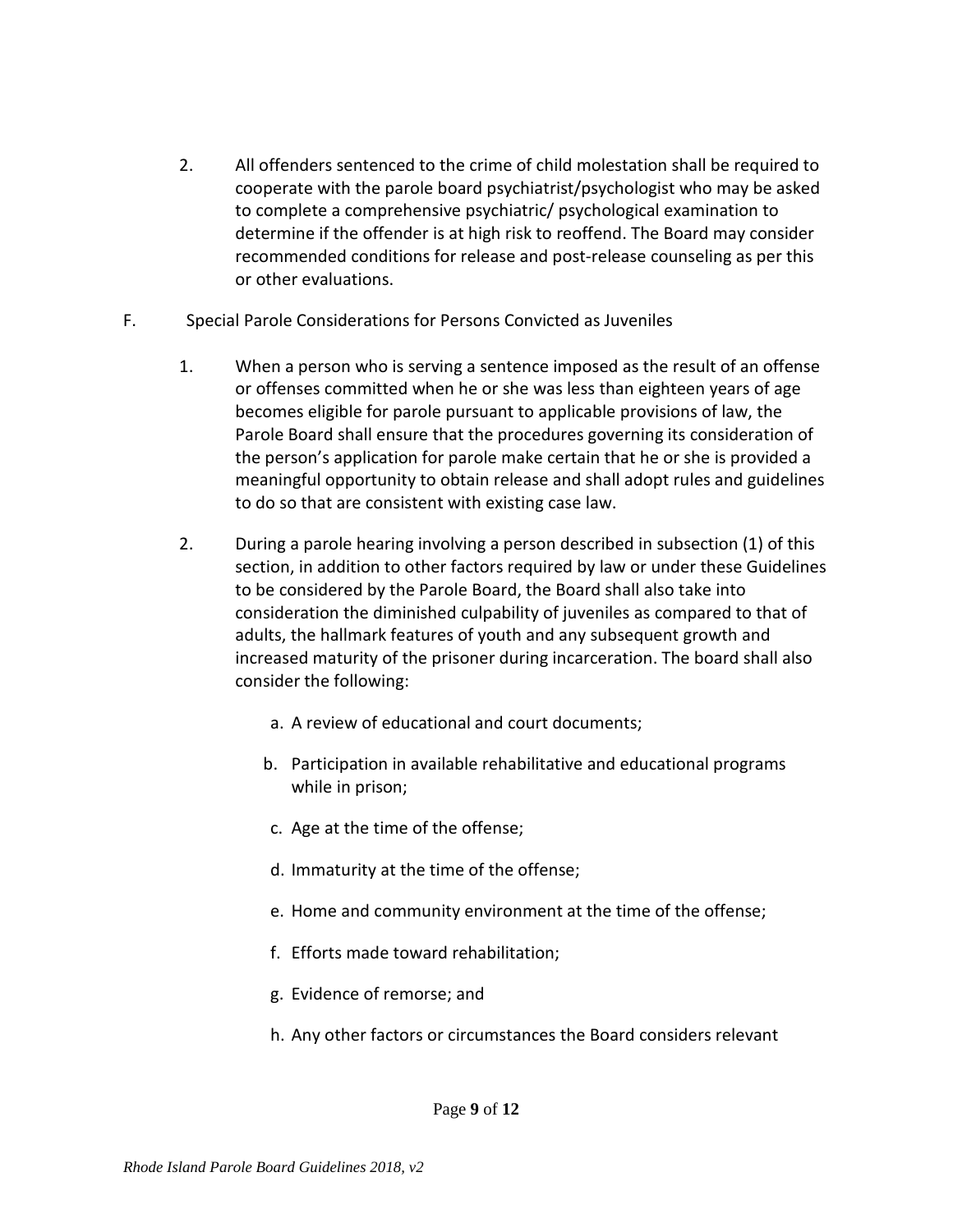# <span id="page-9-0"></span>**1.6 REVOCATION OF PAROLE**

A. The Parole Board considers any violation of the conditions of parole to be a very serious matter. After parole revocation as per R.I. Gen. Laws §13-8-18, it will be solely within the discretion of the Parole Board to determine whether the inmate will be reconsidered for parole release during the same sentence and, if so, the length of time the inmate will serve before any such reconsideration.

 Per R.I. Gen. Laws 13-8-19, the Parole Board may choose to credit or revoke all or part of the time while released under the permit from the original sentence ("street time"), taking into consideration the seriousness of the violation that prompted revocation. If a parolee is returned to the Adult Correctional Institution on a new criminal charge/sentence the Board may have discretion to revoke up to all of the parolee's street time while under parole supervision. If a parolee is returned to the Adult Correctional Institution for technical violation(s) of parole not amounting to a new criminal charge(s), the Board may have discretion to revoke up to half of the parolee's street time while under parole supervision, and, in both instances, may take into consideration any history of violations while under parole supervision. The Board may make a decision outside of this guideline when justice so requires provided the Board sets forth in writing the rationale for its determination.

B. Expedited Procedure: The Parole Board will utilize an expedited revocation procedure for parole violations not involving new criminal offenses, where there is no dispute as to the charged violation, the parolee charged with such violation freely admits to the violation and accepts the appropriate sanction imposed.

# <span id="page-9-1"></span>**1.7 ACTIONS BY CHAIR**

The Chairperson of the Rhode Island Parole Board is authorized to act for the Board between scheduled meetings in rescinding warrants, administratively approving discharge plans ordered by the Board, adjusting the timeframe set for reconsideration hearings in the interests of justice and consistent with these Guidelines, amending parole permits and other matters related to the supervision of parolees. Any such actions are subject to ratification by the Board or a subcommittee thereof at a scheduled meeting.

# <span id="page-9-2"></span>**1.8 PUBLIC RECORDS**

It is the policy of the Parole Board not to release any information obtained from documents or records, which are not deemed to be public records pursuant to the provisions of R.I. Gen. Laws § 38-2-2 *et. seq*. Parole Board records are exempt from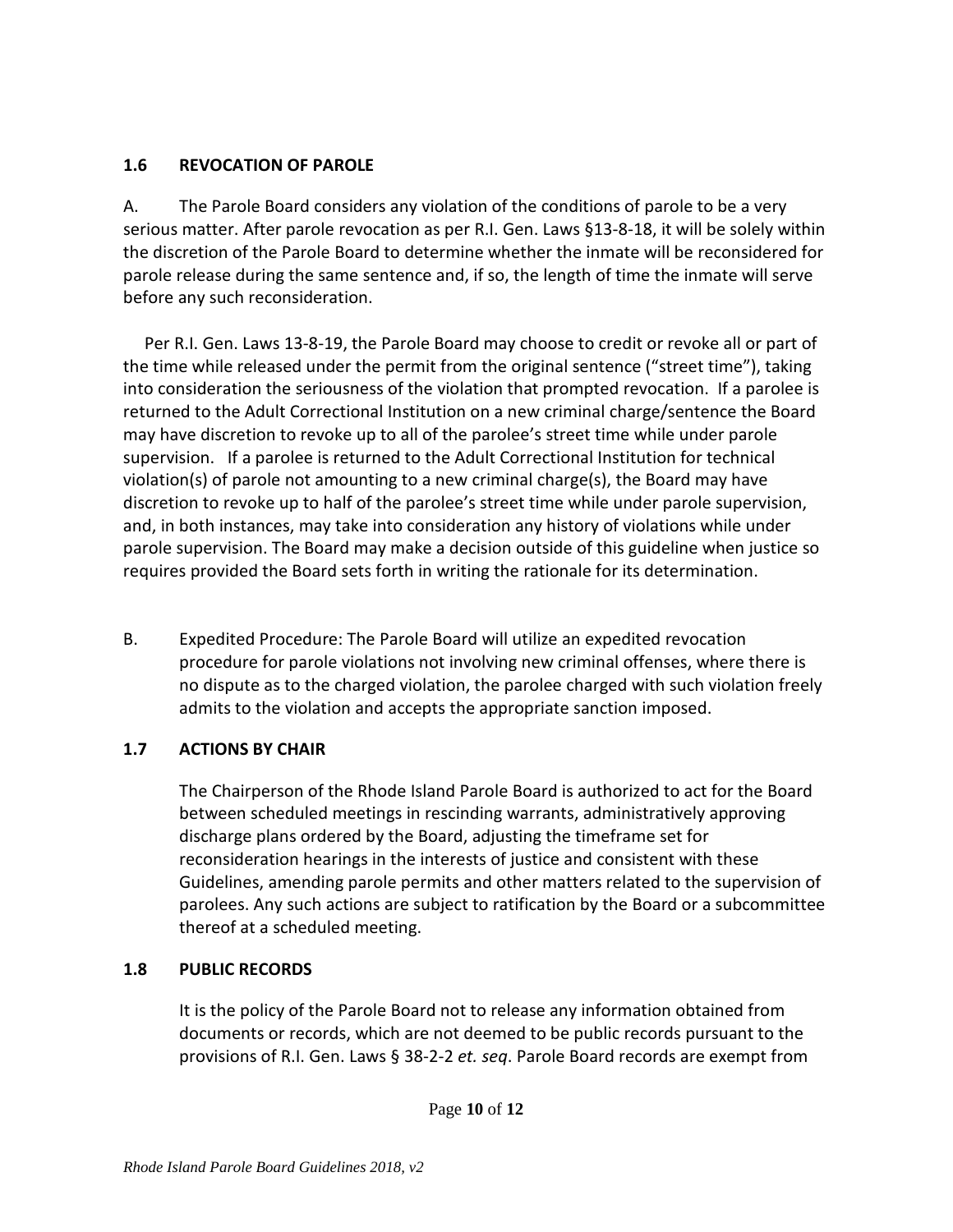public disclosure since these records contain personal or medical information relating to an individual.

# <span id="page-10-0"></span>**1.9 TAPE RECORDINGS**

The Rhode Island Parole Board shall record all Parole Board hearings with the use of a tape recording device and tape-recorded records of all hearings shall be maintained by the Board Administrator for a period of three (3) years and shall not be deemed a public record.

# <span id="page-10-1"></span>**1.10 OUT-OF-STATE INMATES**

Inmates voluntarily serving out of state who are eligible for parole consideration by the Board will be considered *in absentia*, unless they request tele-conferencing or videoconferencing (if available), subject to the discretion of the Parole Board. Eligible inmates who have been involuntarily transferred out of state may apply to the Rhode Island Department of Corrections for a return to Rhode Island for their scheduled Board hearing as provided under applicable Rhode Island law.

# <span id="page-10-2"></span>**1.11 COMMUNITY SUPERVISION FOR CHILD MOLESTATION OFFENSES**

- A. Pursuant to R.I. Gen. Laws §§ 13-8-30 through 33 the Parole Board will impose terms and conditions of community supervision on persons convicted of first and seconddegree child molestation at the completion of the offender's prison sentence, release from incarceration or commencement of probation and may revise, alter or amend said conditions at any time.
- B. The Chairperson of the Parole Board is authorized to set the initial terms of community supervision, subject to amendment or later modification by a subcommittee of the Board.

# <span id="page-10-3"></span>**1.12 VICTIMS**

- A. In order to ensure that victims (or immediate family members of minor or deceased victims) who meet with the Parole Board feel free to express their opinions and feelings about an inmate's application for parole and possible release from prison without concern about possible retribution (from the inmate or any other party) or invasion of their privacy.
	- 1. Victims (or immediate family members of minor or deceased victims) who request a meeting with the Parole Board may meet with the Board privately.
	- 2. The Parole Board will not inform inmates that victims met with the Board, without consent from victims.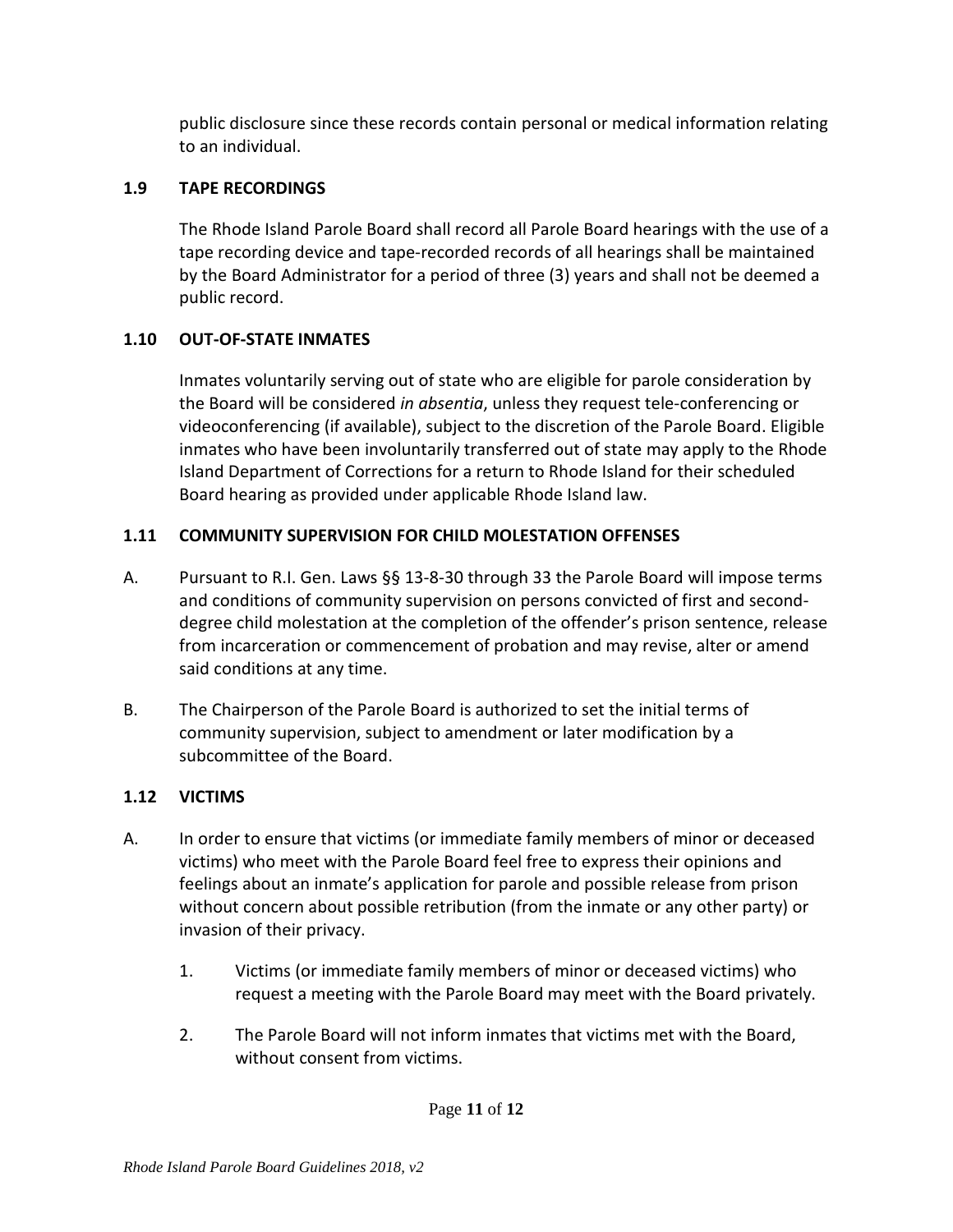- 3. Media coverage (television, radio, newspaper) may be present only with the consent of the victim(s).
- B. § 1.12 of this Part is intended to comply with R.I. Gen. Laws § 12-28-2 (Victim's Rights), which requires that all crime victims be treated with dignity, respect and sensitivity in all phases of the process. § 1.12 of this Part is consistent with R.I. Gen. Laws Chapter 42-46, which recognizes as a legitimate exception any discussions of the physical or mental health of a person or persons.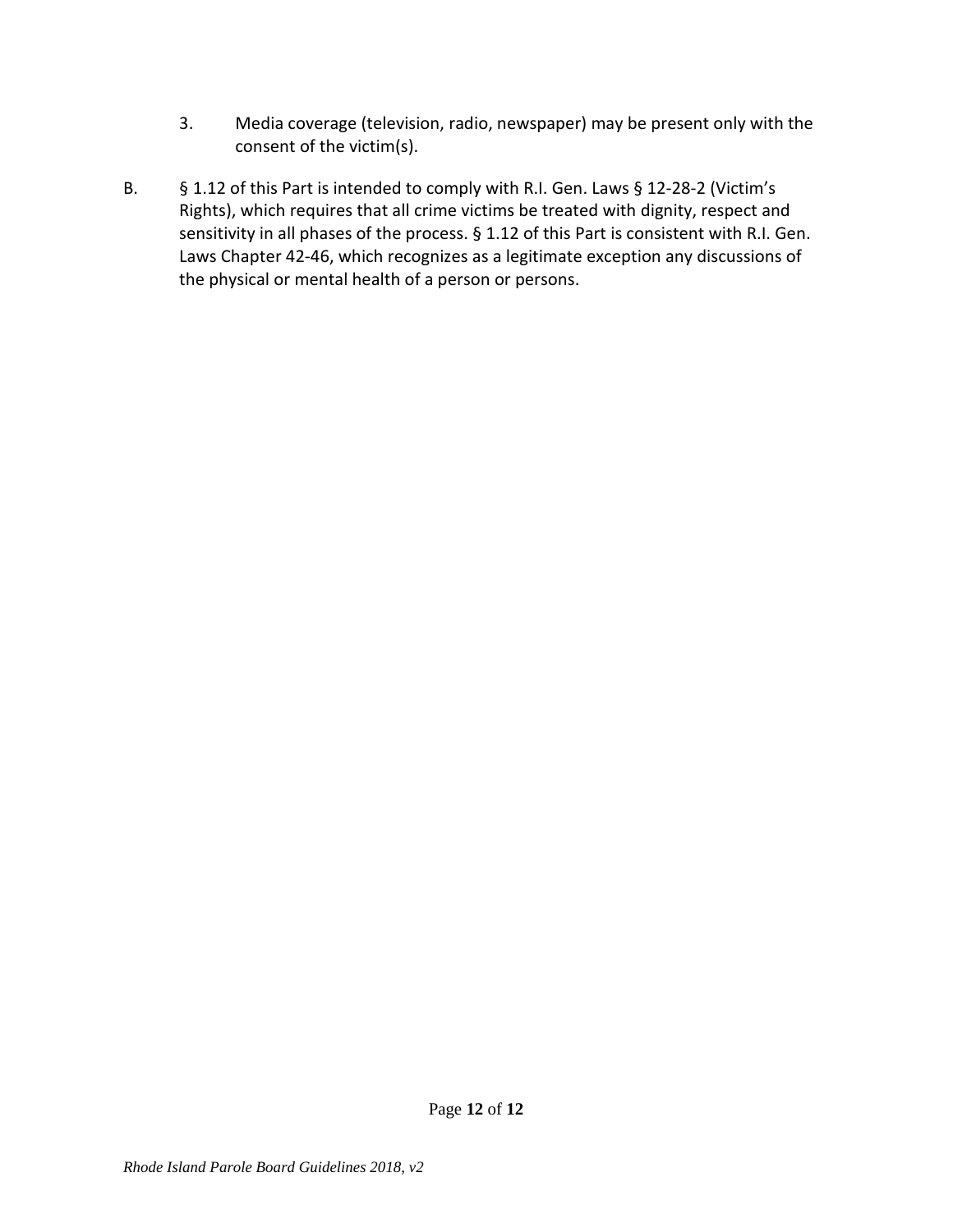- Call to Order-Chairperson Laura Pisaturo called the meeting to order at 4:03pm  $\left| \right|$
- $2)$ Roll Call-Roll call taken by Board Administrator Matthew Degnan

Present: Chairperson Laura Pisaturo, Vice-Chairperson Victoria Almeida, Dr. Jorge Armesto, Dr. Bonita Cade, Dr. Anne Nolan, Major Oscar Perez, Marilyn Cepeda

#### 3) New Business

Chairperson Pisaturo welcomed everyone to the meeting and advised that the Parole Board was convening both in person and by telephone conference pursuant to the governor's Executive Order 20-05, issued in response to the COVID-19 pandemic and which temporarily allows the Board to meet and vote by telephone or other form of conference. In addition to Board members and staff there were approximately 30 persons on the call. The chairperson asked each person on the call to mute their line until they were ready to speak. She advised the group that the Board was not going to be discussing specific inmates cases and invited anyone who wished to comment on a specific inmate to write to the parole board at 40 Howard Avenue, Cranston, RI 02920 or send an email [email posted to the Board's public website www.paroleboardri.gov]

Past Actions of the Chair subject to ratification by the Board.  $\mathbf{a}$ .

The chairperson asked for a motion to table agenda item so she could have additional time to prepare these matters for Board consideration. MOTION made by vice-chair Almeida, seconded by Dr. Cade. There was no discussion on the motion, and all voted in favor, none opposed, no abstentions. Roll call vote was taken by the Administrator and documented. Motion Passed. Ms. Cepeda was absent for this motion.

The remaining agenda items related to considerations to make temporary modifications to Parole Board practices and procedures in response to the COVID-19 pandemic.

Chairperson Pisaturo introduced these items with the following comments: the pandemic has shifted the ground under all of us and put us – state and federal governments, private business and non-profits, all communities and individuals - - into uncharted territory. Health and safety are of paramount concern and underlye the agenda items. She noted that the Parole Board has a limited but important function and one that is very much dependent on statute. She reminded those present that we are not here to panic, but to prepare and consider whether there are proactive steps we can take to address matters uniquely within our parole function and that still provide for safe and successful release of inmates who meet parole release

Page 1 of 6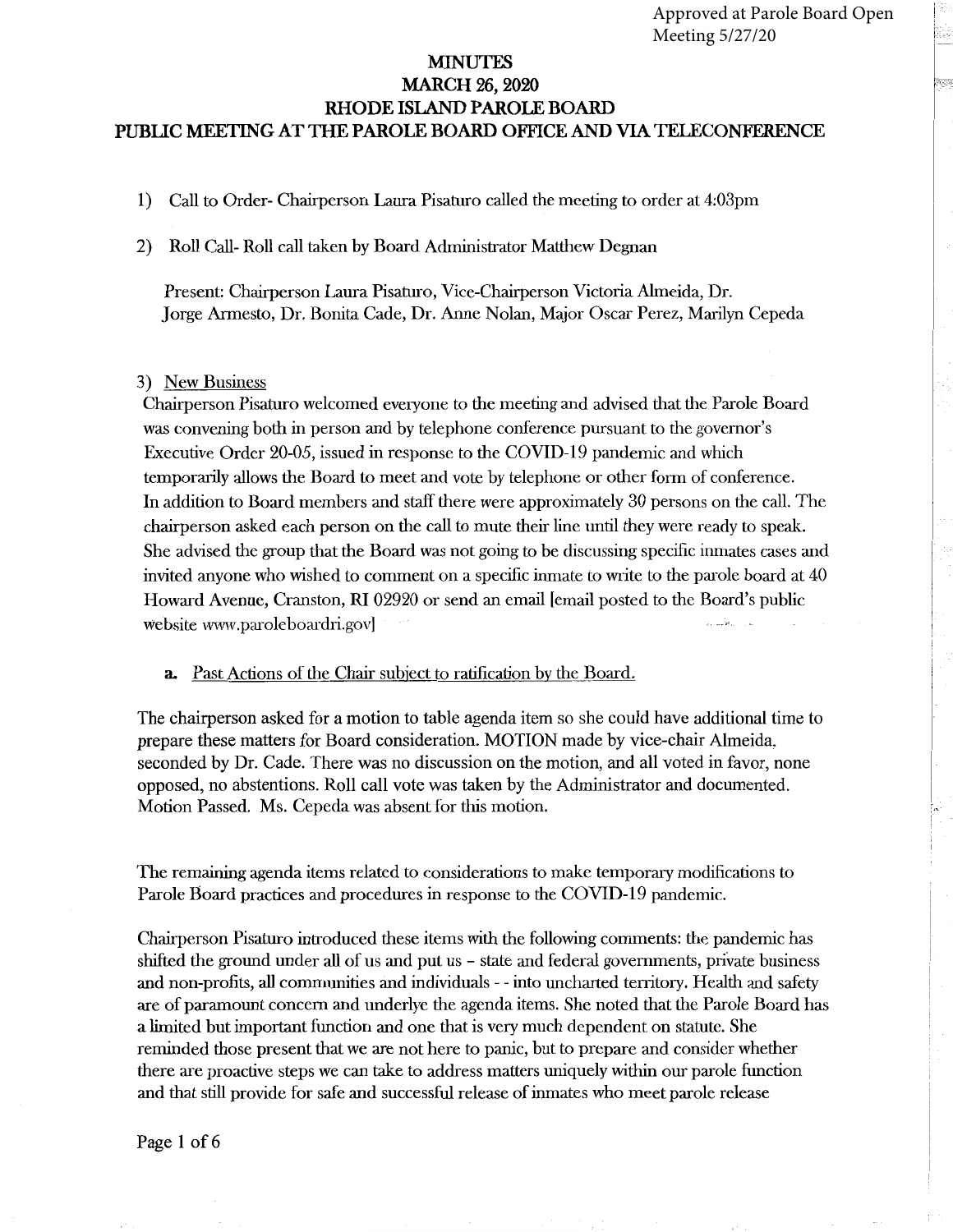criteria. Some of the agenda items also relate to temporarily modifying our meeting practices to ensure the safety of board, staff, victims and inmates while still honoring due process and victim rights.

b. Consideration of amendments to conditions or contingencies of parole previously set for those persons previously granted parole and awaiting release.

The chairperson explained that this agenda items relates to those persons who have already had a parole hearing before a panel of the Board and were granted parole but are not yet released from the ACI because their release has conditions or contingencies related to such things as programming, treatment or a specific release date. She suggested that the board may wish to review those cases that have a release date April-June 2020 to lift program or other contingency where the person otherwise has a stable home plan and release conditions that allow for safe release to the community.

MOTION made by Dr. Cade, seconded by vice-chair Almeida to review those cases that have a release date April-June 2020 to lift program or other contingency where the person otherwise has a stable home plan and release conditions that allow for safe release to the community. Discussed ensued. Dr. Armesto asked if the motion could indicate "could consider lifting" program or other contingency" so it was clearer that it was not definitive. Dr. Cade agreed to amend her motion to use this phrasing, Ms. Almeida seconded the amendment to the motion. The MOTION, as amended, is now to review those cases that have a release date April-June 2020 to consider lifting program or other contingency where the person otherwise has a stable home plan and release conditions that allow for safe release to the community. Discussion ensued. Dr. Cade noted that consideration would also need to be given to the impact on resources, both inside the prison and in the community, as a result of the health crisis. There was no further discussion on the motion; all voted in favor, none opposed, no abstentions. Roll call vote was taken by the Administrator and documented. Motion Passed. Ms. Cepeda was absent for this motion.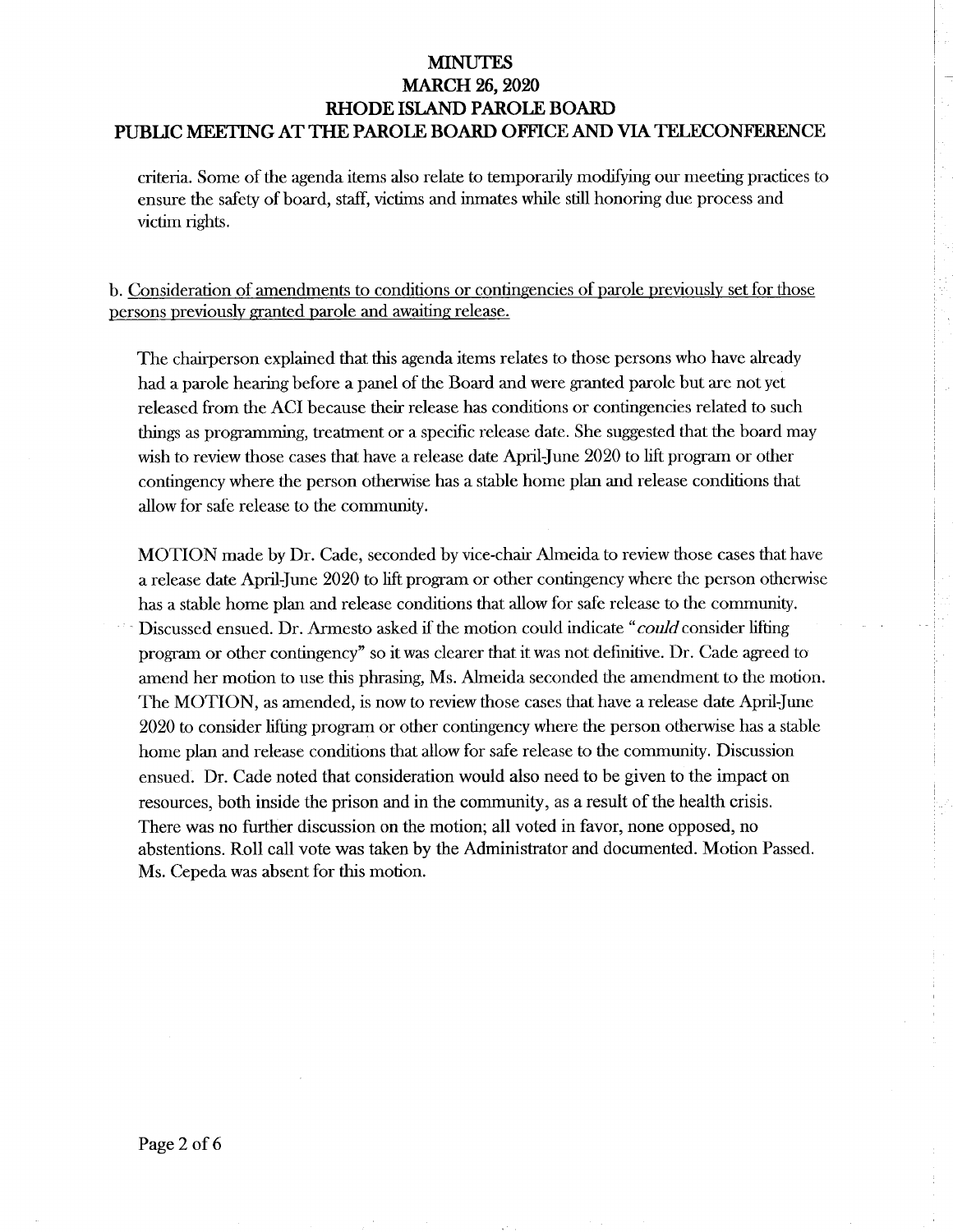#### Consideration of temporary modification to parole guidelines or practices related to:  $C_{\tau}$

#### i. In-person meetings for victim impact statements

The chairperson explained that, under Rhode Island law, victims have a right to address the Board before the Board acts on a parole application. The Board's current Guidelines (section 1.12) and practice includes in-person meetings with victims of crime who wish to address the Board. Given the current health crisis, Chairperson Pisaturo recommended that the Board temporarily suspend in-person meetings with victims of crime and provide alternative methods for victim impact, perhaps teleconference or written submissions (including submissions to the VOCA victim advocate who works with the Parole Board. "Victims" includes direct victims, parent/guardian of minor victims or a representative of a deceased victim in death case. Victims of crime who receive a notice from the Parole Board can call the victim advocate (401) 462-0914.

MOTION made by vice-chair Almeida, seconded by Major Perez, to temporarily suspend in-person meetings with victims of crime and provide alternative methods for victim impact. No further discussion. All present voted in favor, none opposed, no abstentions. Roll call vote was taken by the Administrator and documented. Motion Passed.

#### ii. In-person meetings with inmates within the Adult Correctional Institution

The chairperson noted that the current crisis also compels a review of the Board's practice with respect to meeting with inmates, in-person, inside the prison. She indicated that, after research and consultation with legal counsel, there does not appear to be statutory entitlement for an inmate to meet in-person with the Parole Board. Nonetheless, in-person meetings with inmates has been a longstanding and important practice of the Board. Due to the current COVID-19 crisis and state of emergency, the chairperson recommends temporary suspension of in-person meetings within the ACI and instead accept written submissions from inmates. Inmates coming up for parole consideration or review can take an opportunity to submit letters or other supportive materials in advance of their hearing.

MOTION made by Major Perez, seconded by Dr. Armesto to temporarily suspend meeting in-person with inmates inside the ACI due to the pandemic. No further discussion. All present voted in favor, none opposed, no abstentions. Roll call vote was taken by the Administrator and documented. Motion Passed.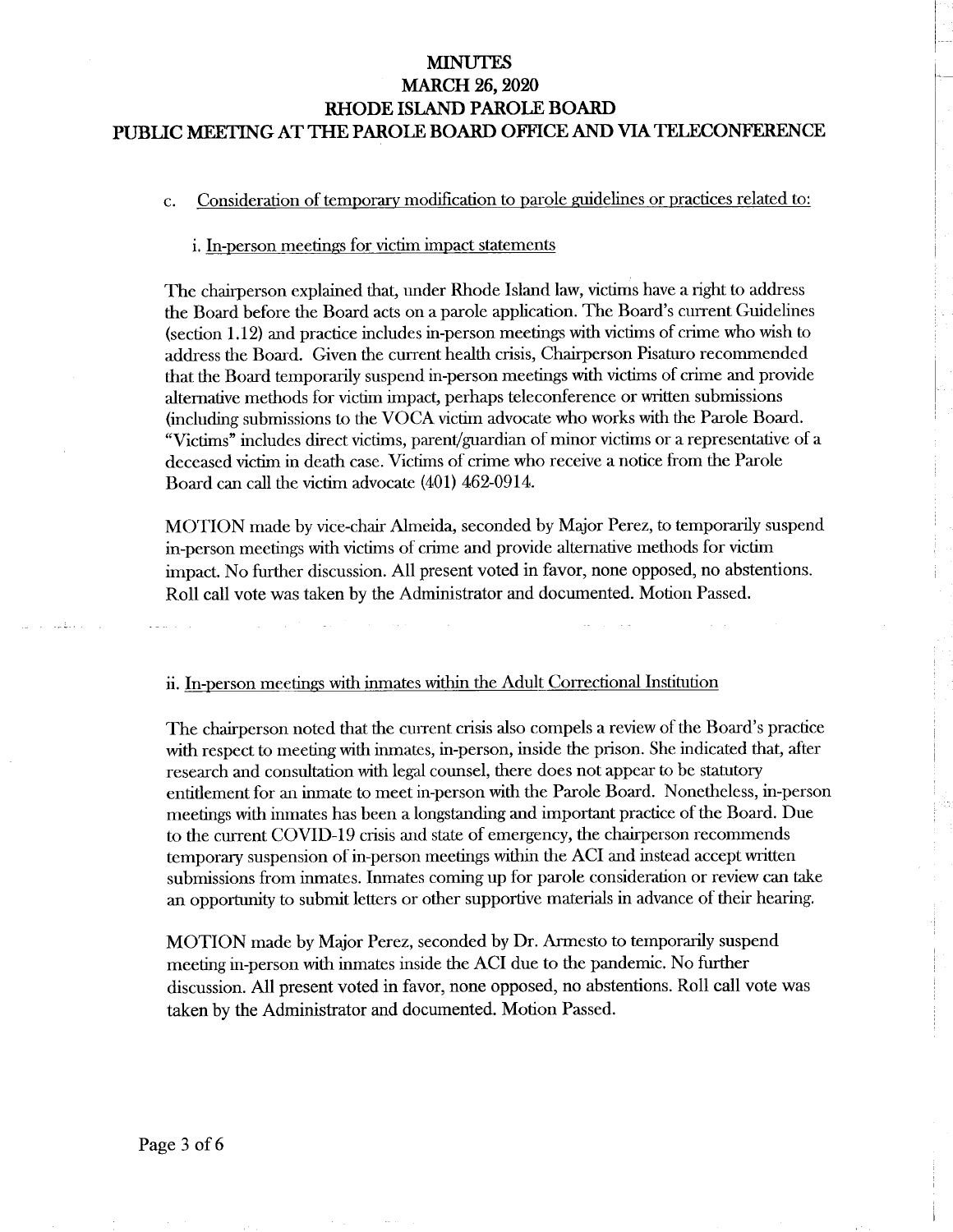iii. Actions of the Chair - scope of authority of chairperson to act between meetings, subject to ratification by the board

Chairperson Pisaturo stated that current Parole Board Guidelines, Section 1.17, allow the chairperson to act on certain matters on behalf of the Board, between scheduled meetings. This includes addressing violations in the community, modifying the time for reconsideration hearings and the like. As Board members know, actions of the chairperson that occur between meetings are subject to review and ratification by the Board or a panel of the Board at a later meeting. The chairperson inquired whether, in light of the current crisis and necessary responses that occur or change almost daily, the Board wished to consider modifying Section 1.17 to allow the chairperson, for example, to undertake the review discussed in Agenda item 3b. or other administrative matters that may need action between meetings and that do not involve the official act of granting parole or revoking parole.

MOTION made by Dr. Cade, seconded by Dr. Nolan, until further notice to expand the scope of Actions of the Chairperson, under Guidelines Section 1.17, to allow the chairperson to undertake the review approved in Agenda item 3b. and to take action on other administrative matters that do not involve the official act of granting parole or revoking parole and that all such actions will require review and ratification by the Board or a panel of the Board at a later meeting. All present voted in favor, none opposed, no abstentions. Roll call vote was taken by the Administrator and documented. Motion Passed.

iv. Other parole guidelines or practices requiring modification during the current state of emergency related to the COVID-19 public health.

Chairperson Pisaturo made a MOTION to amend this agenda item to remove the word "parole" in order to allow the Board to discuss modifying other guidelines beyond parole guidelines including those related to sex offender community notification. The Motion was seconded by vice-chair Almeida. All present voted in favor, none opposed, no abstentions. Roll call vote was taken by the Administrator and documented. Motion Passed.

On the amended agenda item chairperson Pisaturo explained that the Sex Offender Community Notification Unit (SOCN Unit) sits at the Parole Board. The SOCN Unit supports the work of the Parole Board and the work of the Sex Offender Board of Review (a separate board). As chair of the parole board who has overall supervision of the staff assigned to the Board, and because of the current pandemic, chairperson Pisaturo has suspended all in-person interviews conducted by the SOCN Unit field investigators. This includes the inperson interviews that are offered to those persons who must be leveled by the Sex Offender Board of Review (SOBR). There is no provision in law for this, but it is done as part of the field investigation and is one of many pieces of information and materials field investigators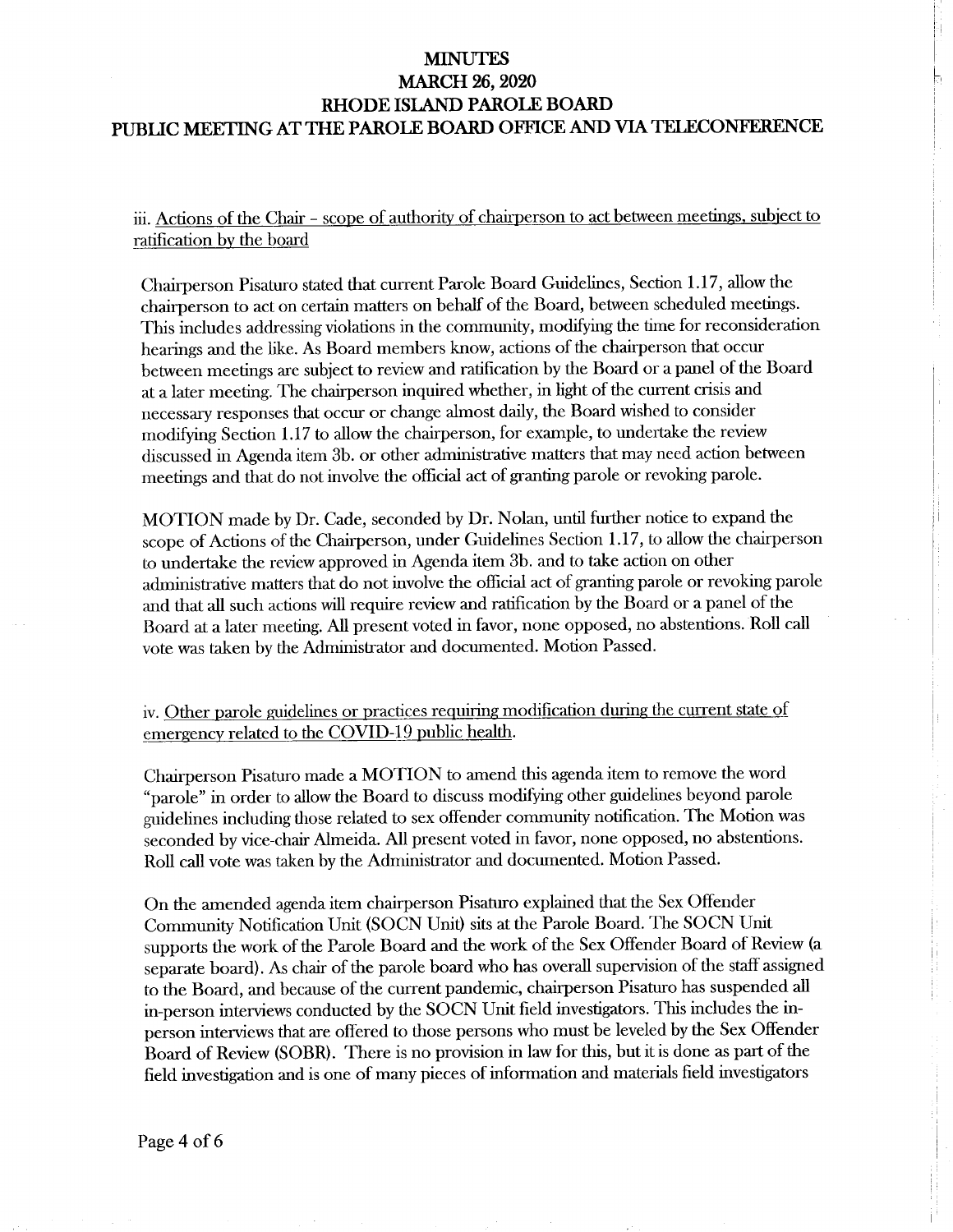gather and submit to the SOBR to assist that board in it work to consider and assign risk levels.

Under Rhode Island law, however, it is the Parole Board that approves the materials provided to the SOBR.

At this time, due to the current pandemic chairperson Pisaturo recommends and MOVES that the Parole Board temporarily exclude in-person interviews from among the materials gathered and submitted by SOCN Unit field investigators to the SOBR. Instead, just as the Parole Board has adopted with its parole process, the SOCN Unit staff can offer all person's subject to leveling an opportunity to make a written submission to the SOBR prior to that Board's leveling decision. The chairperson notes that the SOBR will continue to meet and the materials considered by the SOBR will still include a risk assessment or Structured Professional Decision-Making and all other materials typically submitted by the SOCN Unit; and Level II and III sex offenders will continue to be posted to the public website. MOTION was seconded by vice-chair Almeida. Board discussion ensued. Dr. Cade noted some concerns with not allowing those currently incarcerated in the ACI an opportunity for an in-person interview. She further noted, however, that it would be unfair to offer some and not all person's subject to leveling an in-person interview and understood the rationale underlying the chairperson's motion. No further discussion. All present voted in favor, none opposed, no abstentions. Roll call vote was taken by the Administrator and documented. **Motion Passed** 

#### PUBLIC COMMENT

Vice Chairperson, Victoria Almeida made a MOTION to open the public comment portion of the meeting, seconded by Dr Cade. With a voice vote, all present voted in favor, none abstained, and the motion passed.

Members of the public who offered public comment:

Tal Frieden, from Never Again RI, asked if the board might consider early release for inmates based on medical considerations and questioned whether the Board could go beyond the June 2020 considerations to consider inmates paroled with release dates July-December 2020. Attorney Lisa Holley asked if the board might reconsider medical parole applications previously denied. Natalia Friedlander, representing the Rhode Island Center for Justice, asked submitted written comments which will be incorporated into the record as Exhibit A to the minutes. Ms. Friedlander highlighted the Center's comments during public comment including whether the Board could take into account as "mitigating factors" public health, whether submission deadlines could be extended, whether the requirement for notarization of job plans could be relaxed and whether rescinding outstanding technical warrants could also be considered.